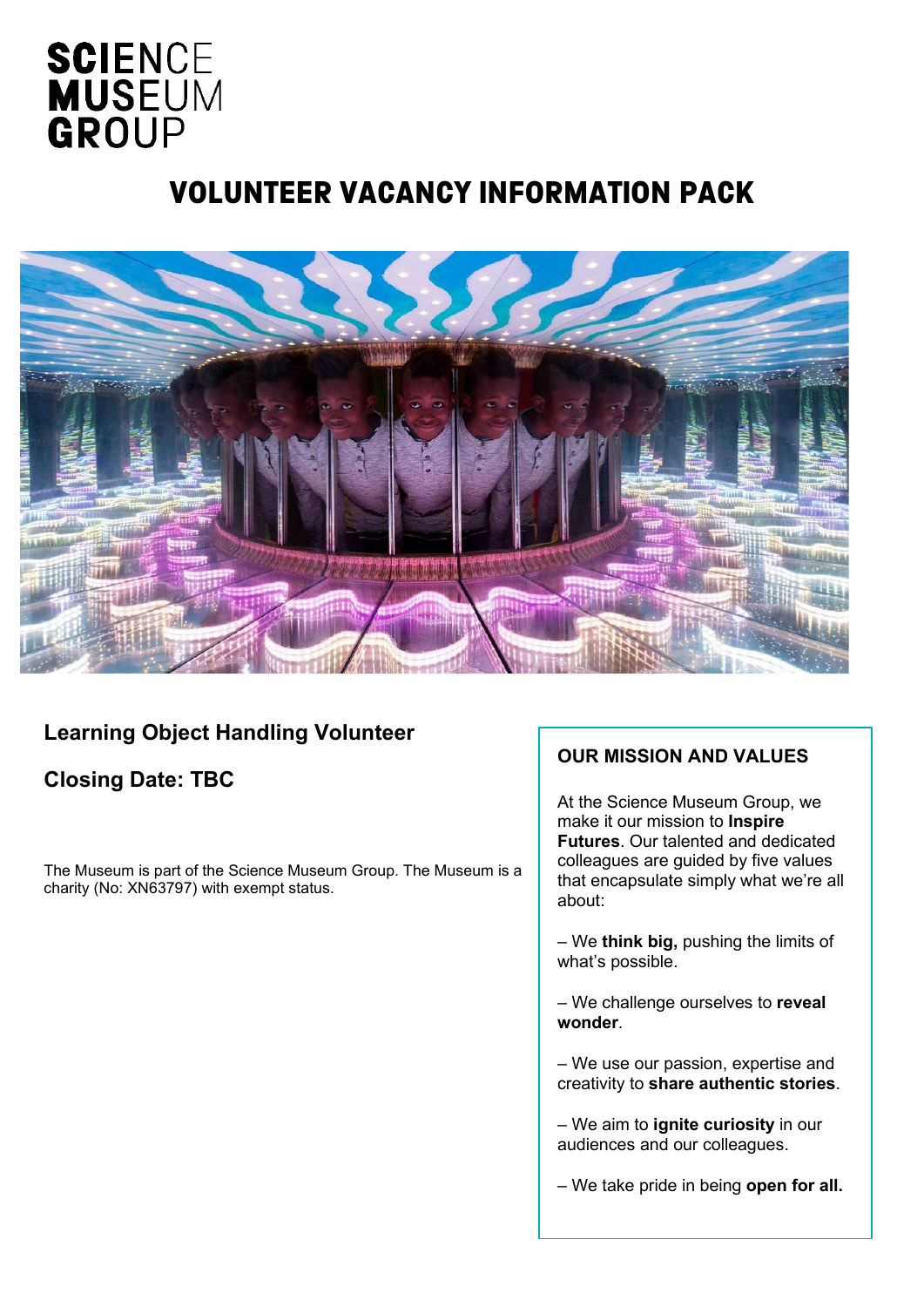# **SCIENCE MUSEUM** GROUP

## **Learning Object Handling Volunteer**

Department: Learning Type: Volunteer Role Location: Science and Industry Museum, Manchester Hours: Approx. one day per week; half or full day Supervisor: Senior Explainer Start Date: Summer 2022 End Date: Ongoing

#### **ABOUT THE ROLE**

The Science and Industry Museum is devoted to inspiring futures through ideas that change the world, from the Industrial Revolution to today and beyond. As part of the Science Museum Group, STEM engagement is at the heart of what we do. We inform, inspire and encourage learning on-site, as well as through outreach and online. The Learning team reveal the wonder of science by sharing authentic stories about our collection and facilitating and supporting the learning of children and adults.

You will be supporting the Learning team in delivering these aims to Inspire Futures through engaging visitors with our collection of handling objects. You will connect visitors' own experience with the historic collections on display by telling stories and provoking conversation with our handling collection.

The handling collection features historical items from printing blocks and cotton shuttles linking to our Textiles Gallery, to contemporary objects supporting upcoming family holiday programmes including a making-themed summer programme.

As a Learning Object Handling Volunteer, you will gain and develop skills and experience in customer service, presenting and communicating to a variety of audiences including the Museum's Science Capital informed learning approach and teamworking, as well as how to safely handle museum objects and finding out more about the museum's collection and narrative themes.

### **WHAT YOU WILL BE DOING**

- Being a welcoming, friendly face for our visitors to engage with.
- Delivering object handling sessions with a small collection of specially chosen objects linking to the programme and/or gallery themes and content.
- Engaging with the gallery and/or programme by being knowledgeable about the content and sharing this with visitors.
- Engaging visitors with their knowledge of the objects and programme/gallery themes, and reciprocally learning from the people they meet.
- Signposting visitors to related content to explore further and wider exhibitions and programming across the site to support their visit.